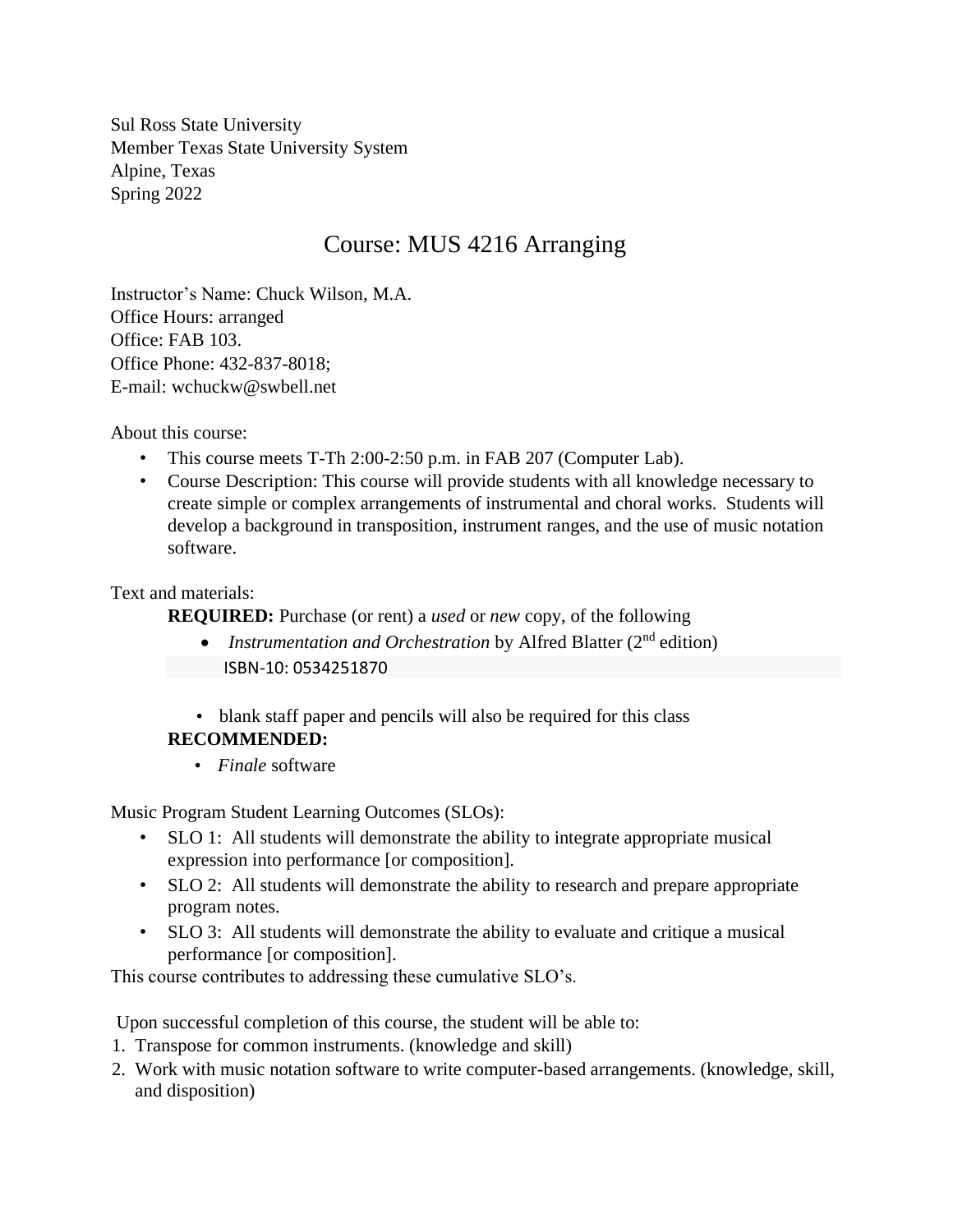- 3. Arrange pieces written for small groups to be played/sung by large groups. (skill and disposition)
- 4. Arrange pieces written for large groups to be played/sung by small groups. (skill and disposition)
- 5. Seek out resources to answer questions and problems beyond their knowledge. (knowledge and disposition)

Major Assignments with Matched Outcomes:

- Assignments  $(1, 3, 4, 5)$
- Arranging Projects  $(1, 2, 3, 4, 5)$
- Quizzes  $(1, 5)$

The music student graduating with a BM in music (instrumental or vocal performance; instrumental or vocal education; or music business) should have the following Marketable Skills:

- 1. Ability to collaborate and network with others to achieve a shared goal, utilizing problem solving, flexibility and improvisation, and consideration of others' thoughts and creative processes. \*
- 2. Proficiency in public speaking and writing about music, especially in teaching basic musical concepts to all ages and incorporating technology for presentation and production. \*
- 3. Ability to prepare and perform a program of age-appropriate, relevant, and diverse repertoire, as an individual or part of an ensemble, to an audience, advocating for the arts through engaging with and serving the community. \*
- 4. Experience using problem solving skills and abstract thinking to analyze compositions and examine their aesthetic through musical and extra-musical concepts, such as historical context and text setting. \*
- 5. Ability to create and disseminate basic marketing and public relations materials, as well as resumes, websites, and digital portfolios.

Marketable Skills specifically addressed by this course indicated with \*

### **Grading**

- 30% Daily work (worksheets, participation)
- 30% Quizzes
- 40% Projects

Instructor Policies:

Students are expected to follow university attendance and tardy policies.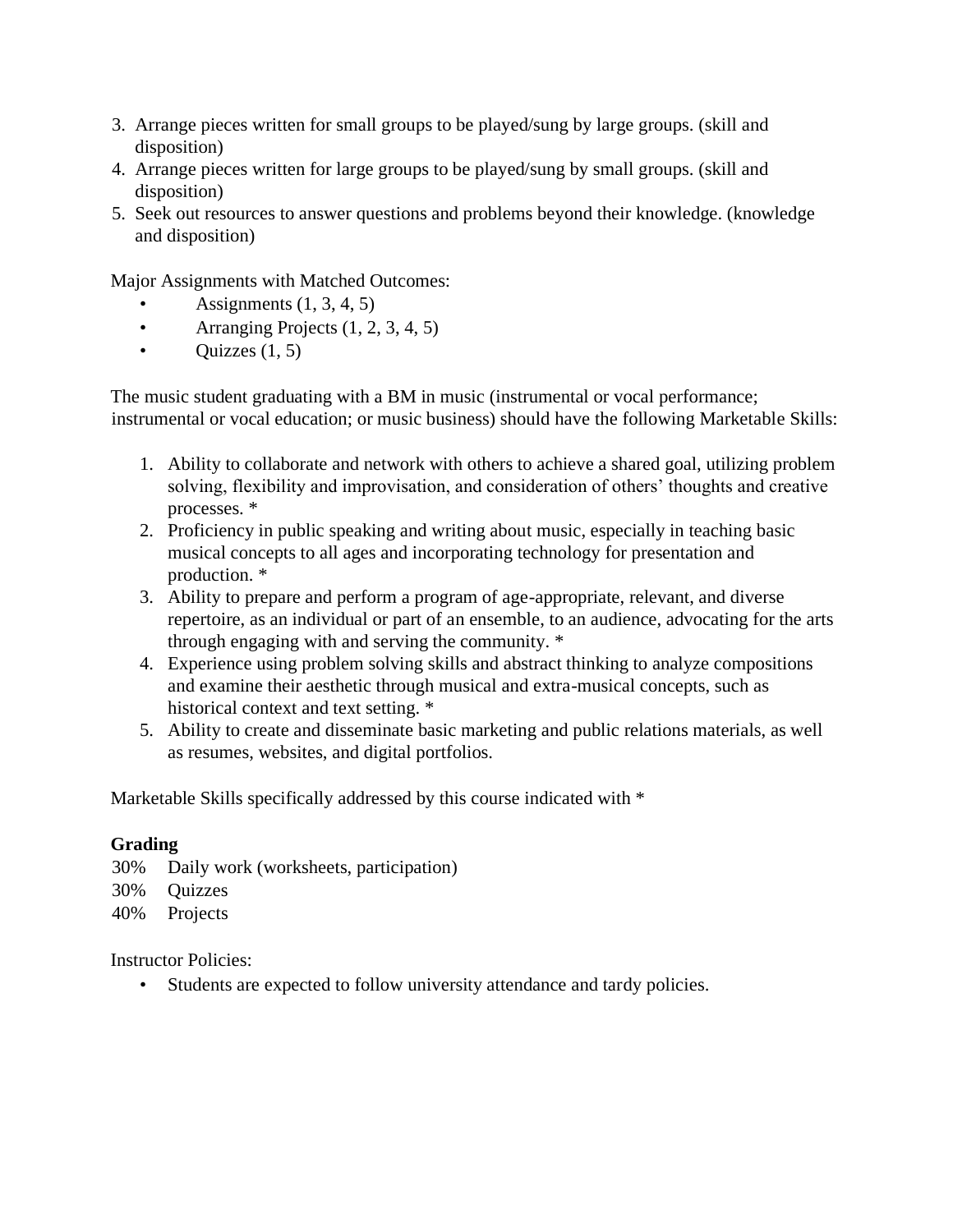Students with Special Needs:

Sul Ross State University (SRSU) is committed to equal access in compliance with Americans with Disabilities Act of 1973. It is SRSU policy to provide reasonable accommodations to students with documented disabilities. It is the Student's responsibility to initiate a request. Please contact me, Ms. Rebecca Greathouse Wren, M.Ed., LPC-S, Director/Counselor, Accessibility Services Coordinator, Ferguson Hall (Suite 112) at 432.837.8203; mailing address is P.O. Box C-122, Sul Ross State University, Alpine, Texas 79832. Students should then contact the instructor as soon as possible to initiate the recommended accommodations.

### **Tentative Schedule and Topics to be covered (subject to change):**

Week 1:

- Arranging definition and use
- Understanding your level with Finale
- Preparing scores and parts

Week 2:

- The Strings
- Typical ranges and scoring of strings

Week 3:

- Notation for strings
- Arranging for string quartet

## Week 4:

- Review of Finale use including tips and tricks
- Articulations, Slurs, and Rehearsal Marks

Week 5:

- Begin woodwinds unique challenges
- Woodwinds and typical ranges and scoring

Week 6:

- Continue woodwinds –
- woodwind ensemble arrangement

Week 7:

- Begin Brass unique challenges
- Trumpet, French Horn, Trombone, and Tuba

Week 8:

- Continue Brass
- Brass ensemble arrangement

Week 9:

- Begin percussion unique challenges
- Understanding percussion techniques and their applications

Week 10:

- Continue percussion
- Percussion arrangement
- Marching percussion